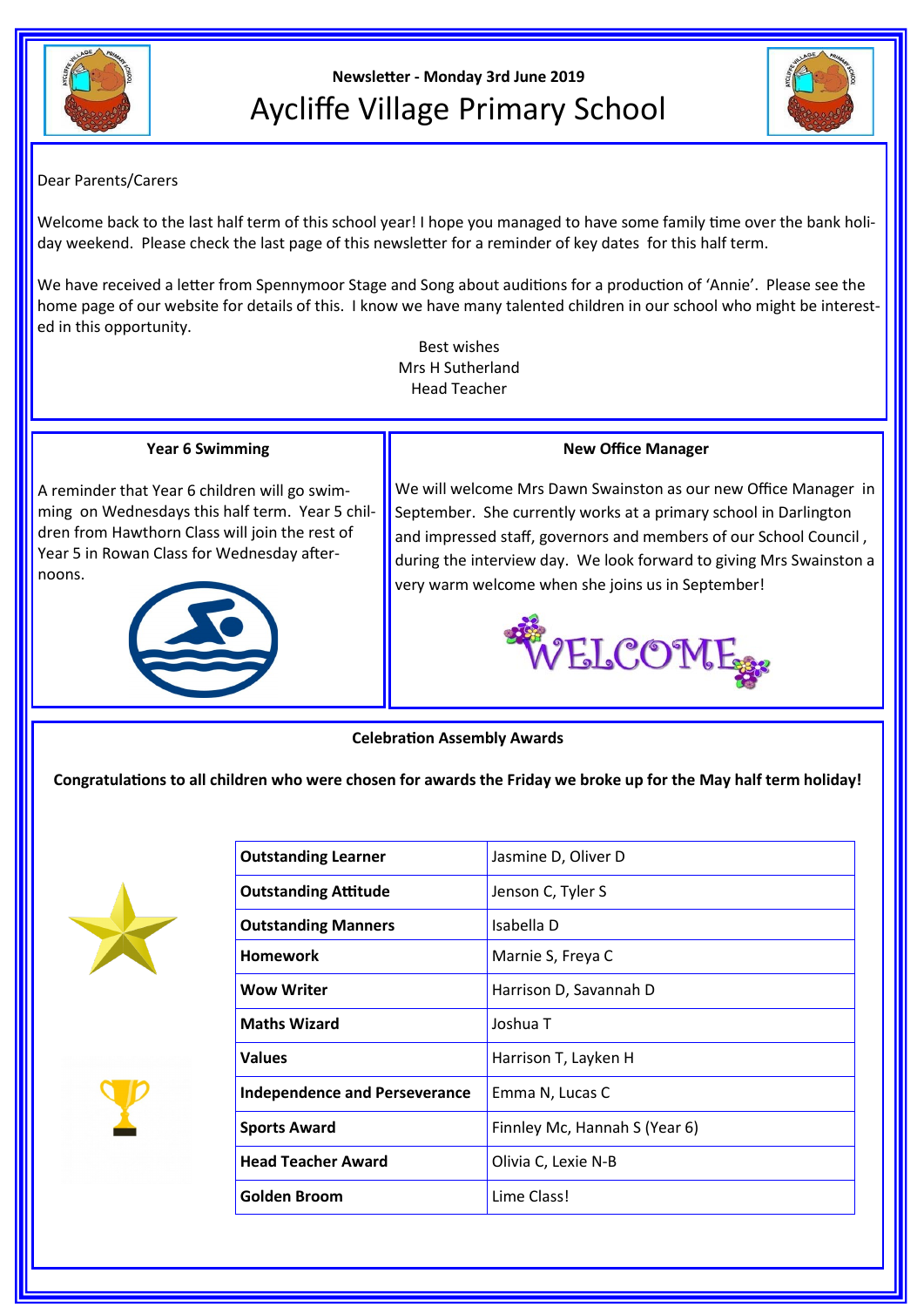#### **PTA Update**





We are trialling the sale of fruit for Key Stage 2 children (children in Reception and Key Stage 1 already receive fruit free every day as part of a government scheme) This will be sold every Friday, starting this week, at morning playtime, for 20p per piece of fruit.

Ice-cream Friday also starts on Friday 7th June! These will be sold on the playground at home time. Prices are 50p for an ice-lolly and £1.00 for an ice-cream.

Thank you to everyone who supported Bags 2 Schools. This raised £70 for PTA funds.

Our Summer Fayre will take place on Thursday 27th June from 3.30—5.30pm. This year we will be holding the first Great Aycliffe Village Primary School Bake Off with prizes for infants, juniors and adult entries! More information to follow next week. We are also requesting donations for the adult and children's tombola and would like good quality second hand uniform and children's toys. Please send these items into school. We are also holding a Summer Raffle and are looking for prizes from local businesses. If you, or a friend or family member are able to donate a prize please either send this into the school office or contact Leah Kelly by emailing aycliffevillpta@gmail.com to arrange collection.

If you are able to volunteer to help at the fayre please email aycliffevillpta@gmail.com. Thank you for your support.

| <b>Attendance for last week</b> |      |  |
|---------------------------------|------|--|
| <b>Willow Class</b>             | 96.7 |  |
| <b>Horse Chestnut Class</b>     | 85.2 |  |
| <b>Sycamore Class</b>           | 99.5 |  |
| <b>Lime Class</b>               | 92.7 |  |
| <b>Silver Birch Class</b>       | 83.6 |  |
| <b>Rowan Class</b>              | 98.8 |  |
| <b>Hawthorn Class</b>           | 93.7 |  |

Well done to classes Willow, Sycamore, Rowan and Hawthorn who have all achieved attendance above our minimum target level. Special "Well done" to Sycamore class for 99.5% attendance that was the best out of the whole school!



### **After School Clubs for this half term**

Details for Lingtots, Dance Class and Singing with Shanaya are, as shared last half term.

After School Sports Clubs (led by our Sports Coach, Mr Hubbard) will start next week (week beginning 10th June) and the last week will be 8th July 2019.

*Wednesdays—Cricket Club for children in Receptions, Year 1 and Year 2 Fridays—Cricket Club for children in Years 3, 4, 5 and 6.*

Letters will be given tomorrow to children who express an interest in the Cricket Clubs. Please contact our school office if your child doesn't bring a letter home and you would like them to take part.